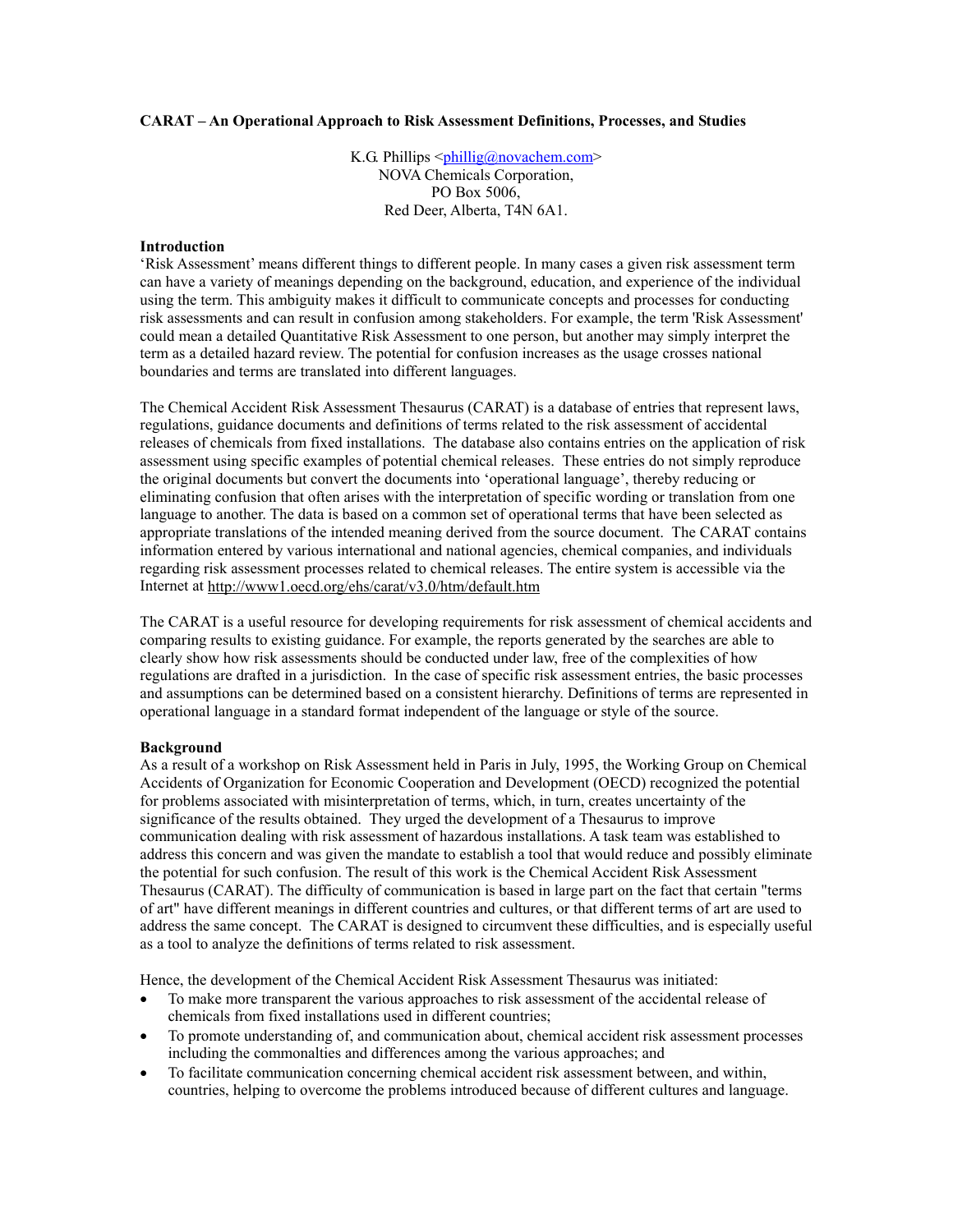The CARAT does not attempt to harmonize or establish standard terminology or to make judgement on the value of various risk assessment methodologies. Instead, the CARAT captures only what risk assessment professionals understand to be the state of understanding of particular laws, regulations, or procedures currently in effect or in use. It can be viewed as a "translation engine" which captures the intended meaning of a risk assessment item and "translates" it into objective or operational language. This is the subject matter of the database. The System has evolved over several development cycles, and was previously known as the OECD Computer Dictionary/Thesaurus of Risk Assessment Processes, or simply the OECD Dictionary/Thesaurus.

# **Structure and Hierarchy of the Entries**

There are four classes of information that can be entered into the System:

- 1. Definitions of words and phrases associated with risk assessment;
- 2. Laws and regulations concerning risk assessment of hazardous facilities;
- 3. Guidelines, policies or codes related to risk assessment; and
- 4. Specific risk assessment studies that have been conducted on particular cases.

Persons making an entry into the database interpret the meaning they attach to their entry by responding to a series of questions that lead the person through the System hierarchy and, at each level, probes successively deeper using more specific expressions to convey the meaning. There are five levels in the hierarchy:

- 1. *Generic elements*, a set of related, operationally defined process steps;
- 2. *Sub-elements*, one of the operationally defined process steps contained in a Generic Element;
- 3. *Terms*, the concept which is the subject of the process defined in the Sub-element;
- 4. *Categories*, a set of examples used to give specific operational meaning to a Term; and
- 5. *Descriptors*, single examples illustrative of specific operational situations in the Category.

At its highest level, the CARAT hierarchy consists of four broad *generic elements* representing the commonly accepted stages in the process of assessing the risks associated with hazardous installations. They can be loosely described as

- hazard identification;
- hazard release and exposure scenarios;
- source and subject interaction; and
- expression of the risk.

In addition, there are two other elements that may be utilized to capture aspects that are generally considered outside the risk assessment process, *per se*. A Pre-assessment element captures features that are judged to precede risk assessment processes, such as a statement of the scope of the entry; and a Postassessment element that describes features that generally follow the risk assessment process itself, such as, risk management or risk communication. The Pre- and Post-assessment elements are free-form text facilities, lacking the hierarchical structure of the four generic elements.

The four Generic Elements are presented in Figure 1. Because the risk assessment process is presented in operational language, i.e., uses no 'terms of art,' the language of the Generic Elements tends to be wordy, and uses words that lack immediate connection to any specific risk assessment.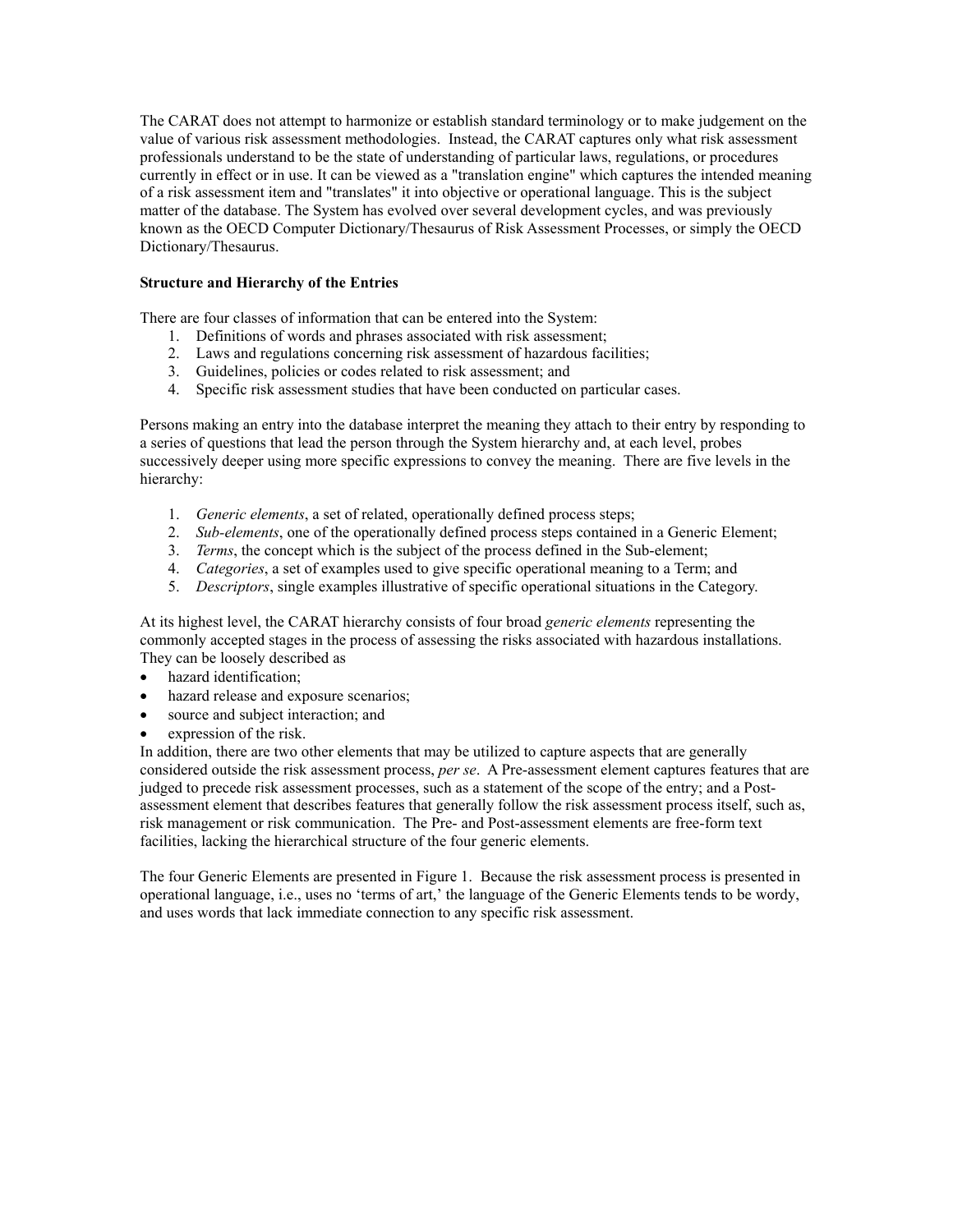# **Figure 1- The Four Generic Elements of CARAT**

*Generic Element I:* Identification of sources with the potential to cause undesired outcomes to subjects of concern that is the focus of the estimation of likelihood.

*Generic Element II:* Identification of possible sequences of events leading to loss of containment of the potential to cause undesired outcomes to a subject of concern resulting in its entry into a domain of the ecosystem. Estimation of possible distributions of both the released potential and the subjects of concern over time periods within compartments delimited by specified boundaries or end-points.

*Generic Element III:* Identification and description of how the specified undesired outcome is related to the intensity, time, and mode of contact of a specified potential to cause the undesired outcome to the subject(s) of concern.

*Generic Element IV:* Consists of two parts: Part A: Identification of the methods for estimating and expressing the likelihood of a specified effect and describing the quality of such estimates. Part B: Identification of the basis for comparing derived estimates of likelihood to specified guidelines and describing the dependence of these estimates on explicitly specified alternative assumptions.

Generic elements have varying numbers of *sub-elements*. Sub-elements are procedural in nature and represent operations, methodologies, actions, or process steps that encompass a phase of the generic element in the risk assessment process. Each sub-element has an associated *term* that is the subject of the action defined by the sub-element. In grammatical terminology, terms are noun phrases, lacking any notion of 'action,' and sub-elements are verb phrases, containing the notion of 'action on a subject.' Figure 2 illustrates *sub-elements* and *terms* for Generic Element I.

# **Figure 2. - Sub-elements and Terms Corresponding to Element I**

Element I

*Sub-element I i:* Identification of sources with the potential to cause undesired outcomes to subjects of concern *Term I i:* Sources with the potential to cause undesired outcomes

 *Sub-element I ii:* Identification subjects of concern *Term I ii:* Subjects of concern

 *Sub-element I iii:* Identification undesired outcomes to subjects of concern *Term I iii:* Undesired outcomes to subjects of concern

Each term is divided into *categories* of specific sets of *descriptor* examples that are the operational representation of the intended meaning. Descriptors allow the person entering an item to describe the risk assessment operation with ultimate specificity. Figure 3 shows the Categories associated with Sub-element I, Term 2.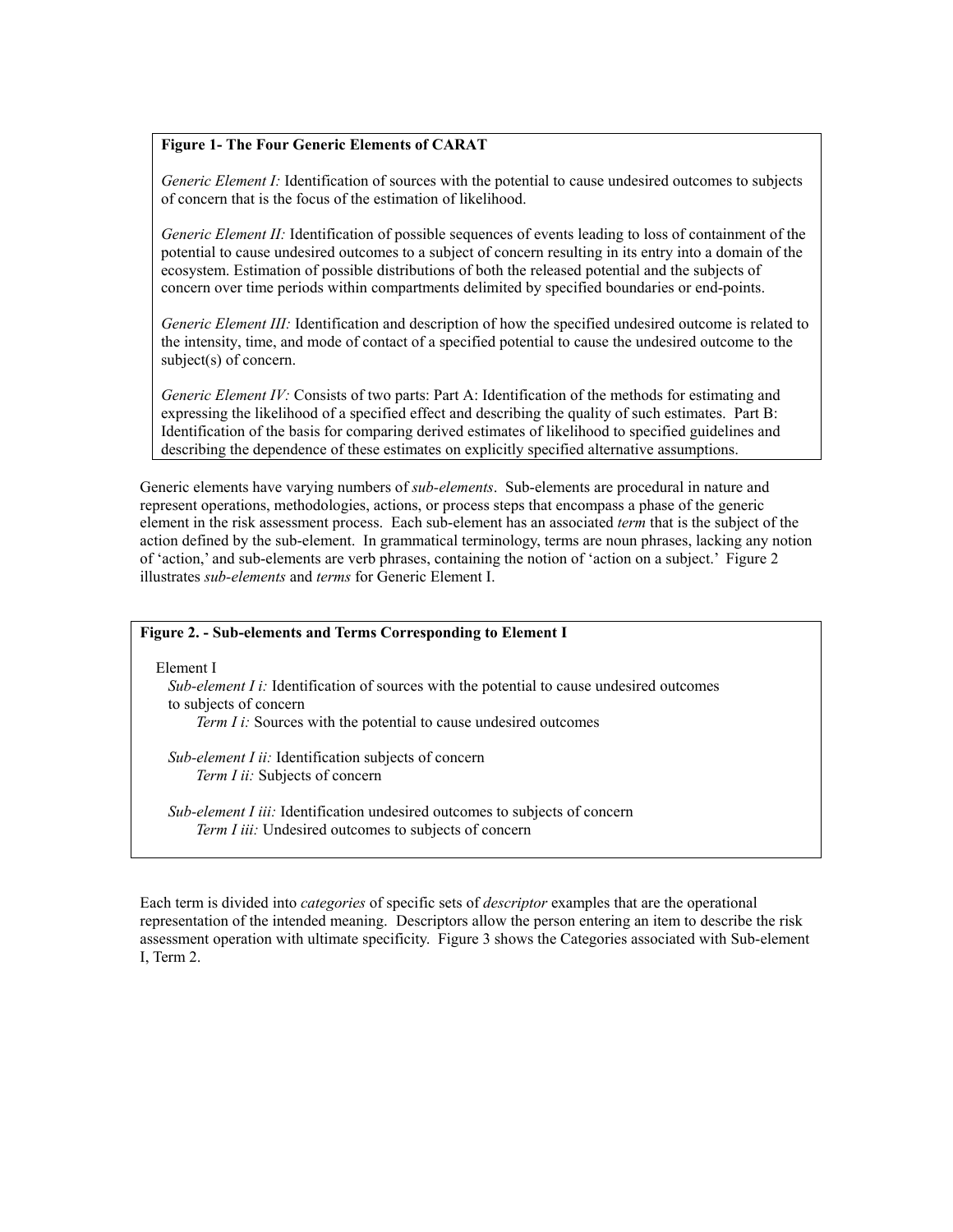| Figure 3 - Categories Corresponding to Element I, Sub-element I, Term 2: Subjects of concern |
|----------------------------------------------------------------------------------------------|
| Categories:                                                                                  |
| People                                                                                       |
| Ecosystems/environment                                                                       |
| Cultural assets                                                                              |
| Property and physical systems                                                                |
| <b>Facilities</b>                                                                            |
| Other subjects of concern                                                                    |

In Figure 4, one can trace a specific path through the hierarchical structure. Element I deals with the operation of "identifying sources of the potential to cause undesired outcomes to subjects of concern". This is decomposed into three Sub-elements (operations), one of which is "Identification of subjects of concern". The Term for this Sub-element is "Subjects of concern". Associated with this Term are Categories of descriptors such as 'people', 'property', 'ecosystems' etc. Each category contains specific Descriptors. For example, the Category 'people' contains Descriptors such as 'residents,' 'workers,' 'pregnant women,' etc. The system also contains provisions for entering additional descriptors in a Category, or indeed new Categories if the suggested ones do not directly capture the intended meaning in a given situation.

| Figure 4                                                 |  |
|----------------------------------------------------------|--|
| <b>Partial Hierarchical Path for Subjects of Concern</b> |  |

Element I

| <i>Sub-element I ii:</i> Identification subjects of concern       |
|-------------------------------------------------------------------|
| Term 12: Subjects of concern                                      |
| Categories:                                                       |
| People                                                            |
| Descriptors:                                                      |
| Residents                                                         |
| Sensitive resident populations                                    |
| Pregnant residents                                                |
| Transient people                                                  |
| Workers at facilities containing a source with potential to cause |
| undesired outcomes                                                |
| Trans-boundary populations                                        |
| Undefined people                                                  |
| Other                                                             |
|                                                                   |

In summary, Table I shows the amount of detail into which a risk assessment process can be decomposed.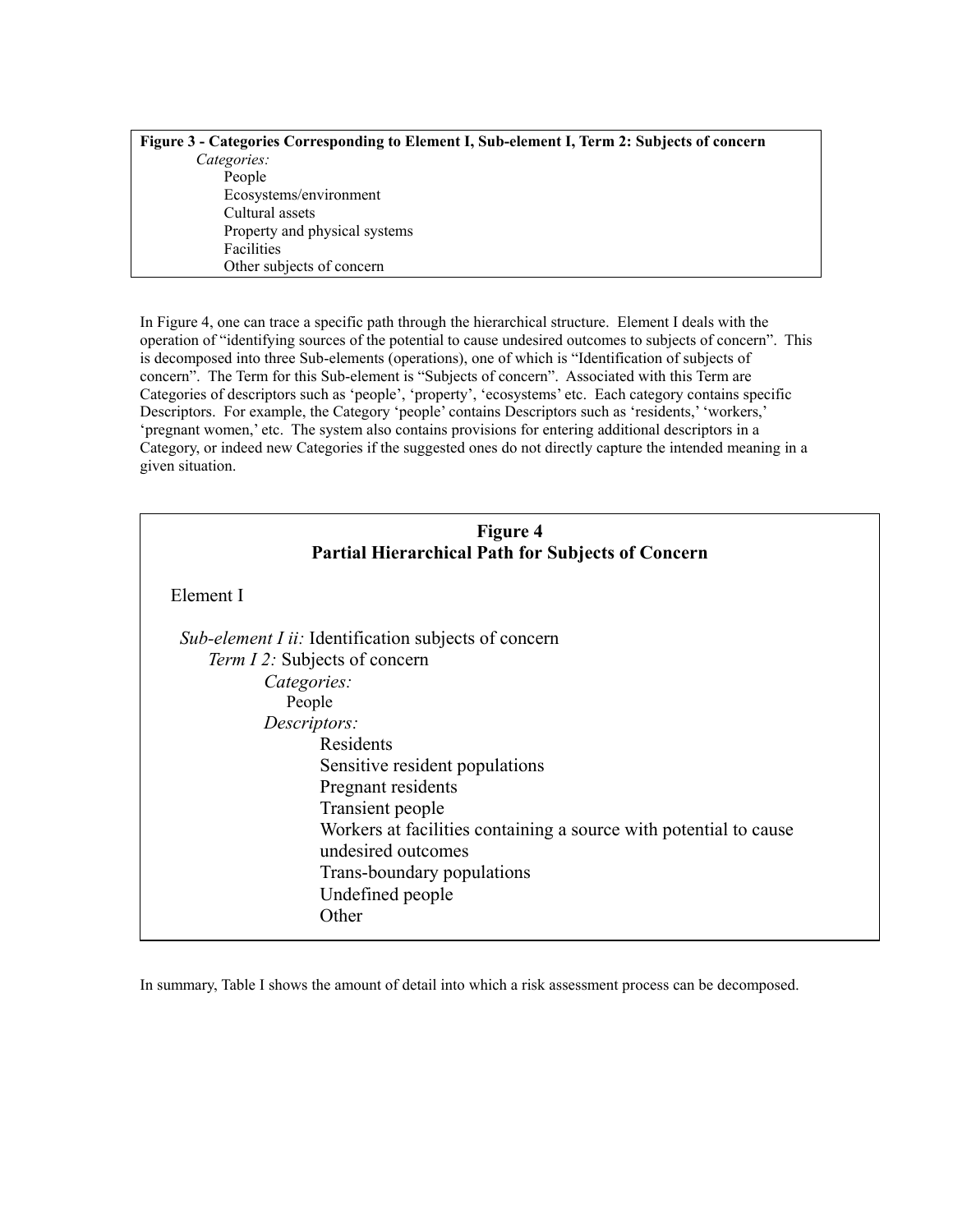| Hierarchical<br>Feature | Number of<br>Components |
|-------------------------|-------------------------|
| Elements                |                         |
| Sub-elements            | 19                      |
| Terms                   | 19                      |
| Categories              | 70                      |
| Descriptors             | 368                     |

Table I - Hierarchy of the OECD CARAT

## **Specific aspects of the Entry Process**

The data entry process provides the opportunity to add levels of detail or to provide general descriptions of the specific reference being entered. These items include the following:

- the name of the entry for search purposes, the identify of the country to which the entry applies, and the name of the organization that is making the entry.
- full reference information that will allow clients to request the source material from public sources.
- the URL of an Internet web site where the reference might be viewed or downloaded if the document is available on the web.
- the ability to skip an element or sub-element if they are not addressed in the item being entered
- the ability to add new descriptors to the system to capture new usage and approaches.
- the client may select "undefined" as the descriptor if the category is not specific in regard to characterizing the category.
- the client needs to decide whether the entry addresses the item "*explicitly*" or "*implicitly.*"
- the client can indicate that there are either "*criteria*" and/or "*tools*" associated with the selection and enter the details of these items.
- the client can give reference details that will allow for library retrieval of the reference material related to the particular item.
- a free-text comment field is available that allows the client to elaborate on the reasons for, or explanation of, the particular selection.
- the client is permitted to add other descriptors. The client may type in wording that better describes the meaning under that category. The system adds the new item to the existing list. As many additional descriptors as are required for the entry may be entered.

All entries are placed into the 'working space' in the system. When the data entry process is completed and the client is satisfied with the entry's accuracy and completeness, the client informs the CARAT Application Manager electronically that the entry is complete. The Application Manger will then examine the entry for typographical errors, obvious inconsistencies, conformance to certain standards of entry, and omissions of certain required data fields. After review, the entry is transferred to the public space in the CARAT where it is available for access by the general public along with all other finalized entries.

### **Query Capability**

The greatest value to the user is probably the public access to the information contained in the CARAT by means of the query module. The query module can search the CARAT for its entries and present the results on-screen for immediate examination or send the results of the search to a local printer. A "Comparison" facility allows the user to make a side-by-side comparison of the CARAT entries of laws, regulations, Specific Risk Assessments, Risk Assessment Guidance, or definitions, in any combination. The comparison can be made at the element, term, category, or descriptor levels. The final query can perform searches by identifying entries that contain either certain combinations of hierarchical details (Hierarchy searches), or certain combinations of descriptor details (Descriptor searches). Both types can be conducted in Boolean 'and/or' mode, and the Descriptor searches can specify items that are to be excluded from the search.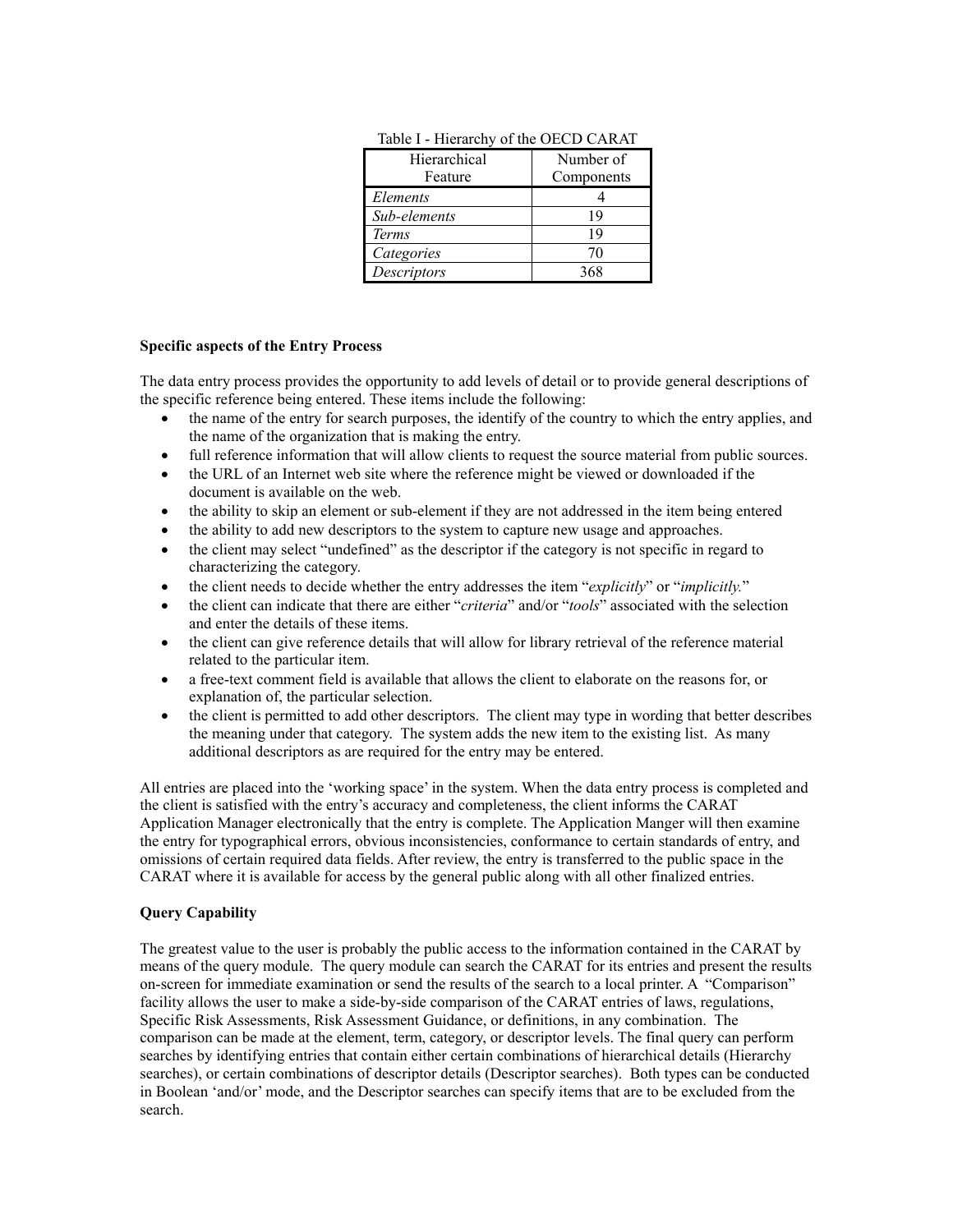# **Example 1 Comparison of Two Risk Assessments of Chlorine Storage**

Editorial Note: In this report, the check marks indicate that the hierarchical item is "addressed" in the entry. The bolded text is the specific selection by the data entry person of the appropriate descriptor, indicating further whether the entry addressees the item explicitly (e) or implicitly (i).

# **Case 1**Chlorine Truck Storage QRA **Case 2**Continuous Chlorine Release from One Tonne Container

| $1\,2$       |                   | Addressed:<br>implicitly<br>$e$ explicitly<br>$\mathbf 7$                                                                                                                                                                                                                                                                                                         |
|--------------|-------------------|-------------------------------------------------------------------------------------------------------------------------------------------------------------------------------------------------------------------------------------------------------------------------------------------------------------------------------------------------------------------|
|              |                   |                                                                                                                                                                                                                                                                                                                                                                   |
|              |                   | Element I<br>$\sqrt{\phantom{a}}$ Identification of sources with the potential to cause undesired outcomes to subjects of concern<br>that is the focus of the estimation of likelihood                                                                                                                                                                            |
| $\checkmark$ |                   | Identification of sources with the potential to cause undesired outcomes to subjects of<br>concern                                                                                                                                                                                                                                                                |
| $\checkmark$ |                   | Substances                                                                                                                                                                                                                                                                                                                                                        |
|              | e e               | <b>Toxic to humans</b>                                                                                                                                                                                                                                                                                                                                            |
|              |                   | Energy                                                                                                                                                                                                                                                                                                                                                            |
| i            |                   | <b>Pressure</b>                                                                                                                                                                                                                                                                                                                                                   |
|              |                   | Physical situations                                                                                                                                                                                                                                                                                                                                               |
|              |                   | Systems containing regulated chemicals                                                                                                                                                                                                                                                                                                                            |
|              |                   | Legally specified sources                                                                                                                                                                                                                                                                                                                                         |
| $\mathbf e$  |                   | <b>Listed substances</b>                                                                                                                                                                                                                                                                                                                                          |
|              | $\sqrt{\sqrt{2}}$ | Identification of subjects of concern                                                                                                                                                                                                                                                                                                                             |
|              | $\checkmark$      | People                                                                                                                                                                                                                                                                                                                                                            |
|              | e e               | <b>Residents</b>                                                                                                                                                                                                                                                                                                                                                  |
| e            |                   | <b>Sensitive resident populations</b>                                                                                                                                                                                                                                                                                                                             |
| e            |                   | <b>Transient people</b>                                                                                                                                                                                                                                                                                                                                           |
| $\mathbf e$  |                   | Workers at facilities containing a source with potential to cause<br>undesired outcomes                                                                                                                                                                                                                                                                           |
|              |                   | Identification of undesired outcomes to subjects of concern                                                                                                                                                                                                                                                                                                       |
|              |                   | undesired outcomes for people                                                                                                                                                                                                                                                                                                                                     |
| e            |                   | <b>Death</b>                                                                                                                                                                                                                                                                                                                                                      |
|              | e                 | Immediately dangerous to life or health                                                                                                                                                                                                                                                                                                                           |
|              |                   | Element II<br>Identification of sequence of events that can lead to loss of containment of the potential to<br>$\checkmark$ cause undesired outcomes and its entry into a domain defined by specified boundaries.<br>Identification of the basis for estimating the distribution of both the released potential and the<br>subjects of concern within this domain |

Identification of the basis for generating sequences of events leading to a loss of containment resulting in the entry of the potential to cause undesired outcomes into a domain that may be occupied by a subject of concern

✓ ✓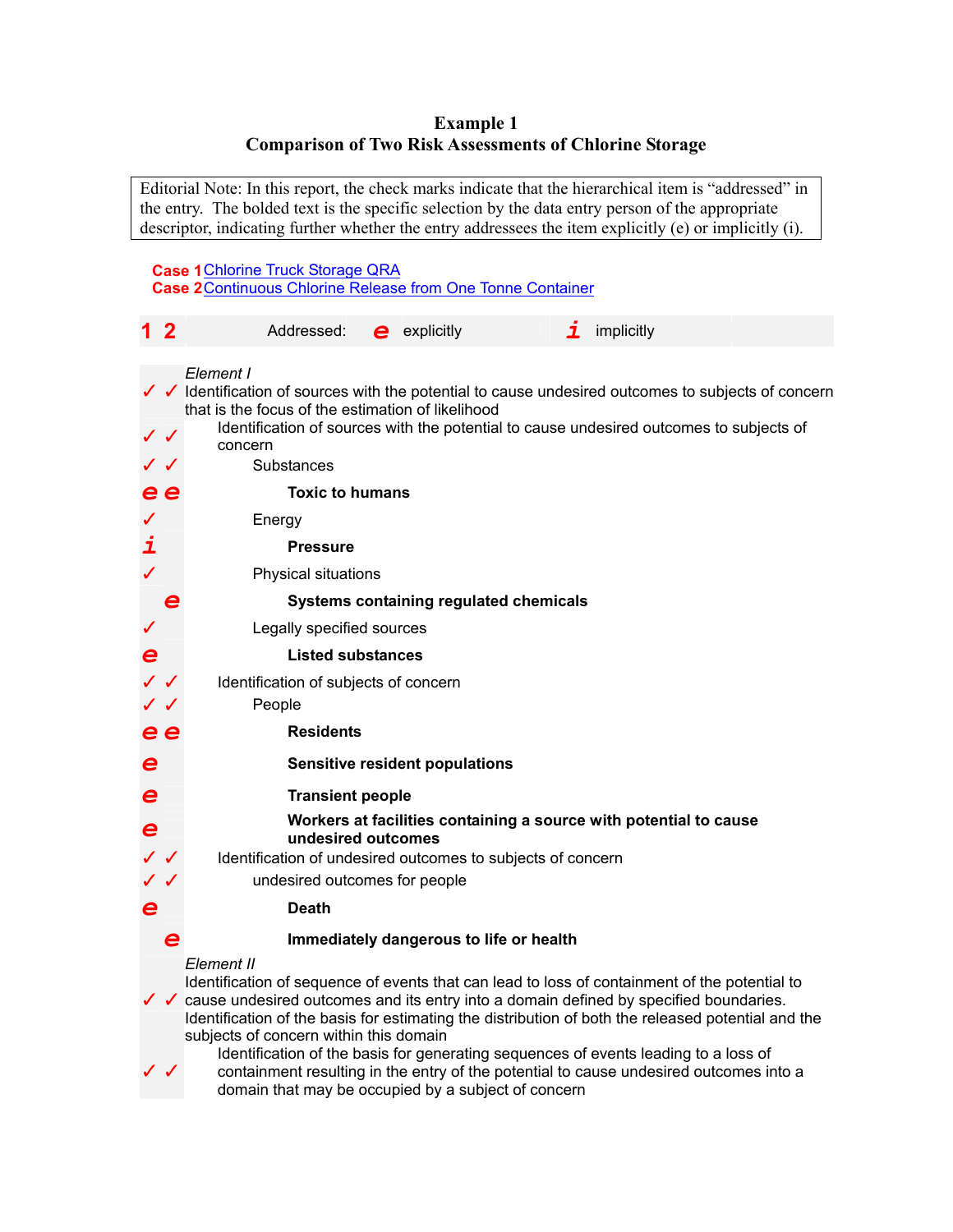|                         | $\checkmark$ | Sequence of events based on past events or experience                                                                                                                                                                                    |
|-------------------------|--------------|------------------------------------------------------------------------------------------------------------------------------------------------------------------------------------------------------------------------------------------|
|                         | e e          | Insurance or industry records                                                                                                                                                                                                            |
| i                       |              | <b>Professional judgment</b>                                                                                                                                                                                                             |
| ✓                       |              | Sequence of events based on technical analysis                                                                                                                                                                                           |
| $\boldsymbol{\epsilon}$ |              | Fault-tree analysis for sequence of events                                                                                                                                                                                               |
| e                       |              | Event-tree analysis for sequence of events                                                                                                                                                                                               |
| $\mathbf e$             |              | <b>HazOp</b>                                                                                                                                                                                                                             |
| $\boldsymbol{\epsilon}$ |              | <b>What If</b>                                                                                                                                                                                                                           |
| $\checkmark$<br>✓✓      |              | Identification of the basis for estimating distributions of the released potential within<br>domains of interest<br>Distributions based on technical analysis                                                                            |
| $\boldsymbol{\epsilon}$ |              | Event-tree analysis for distribution of the release                                                                                                                                                                                      |
| $\boldsymbol{e}$        |              | <b>SAFETI model</b>                                                                                                                                                                                                                      |
|                         |              |                                                                                                                                                                                                                                          |
|                         |              | <b>WHAZAN Computer modeling</b><br>Identification of the basis for estimating distributions of subjects of concern within                                                                                                                |
|                         |              | domains of interest                                                                                                                                                                                                                      |
|                         |              | <b>Historical data</b>                                                                                                                                                                                                                   |
| e                       |              | <b>Census data</b>                                                                                                                                                                                                                       |
|                         | e            | <b>Local Surveys</b>                                                                                                                                                                                                                     |
| e                       |              | Survey of plant and neighbor work locations                                                                                                                                                                                              |
| ✓✓                      |              | Identification of the basis for establishing boundaries that delimit estimates of the<br>distribution of the released potential                                                                                                          |
|                         |              | Boundaries or end-points based on technical analysis                                                                                                                                                                                     |
| e                       |              | Chlorine inhalation dose-response relationship                                                                                                                                                                                           |
|                         |              | <b>Immediately Dangerous to Life or Health</b>                                                                                                                                                                                           |
|                         |              | Element III                                                                                                                                                                                                                              |
|                         |              | Identification and description of how the specified undesired outcome is related to the<br>intensity, time and mode of contact of a specified potential to cause the undesired outcome to                                                |
|                         |              | the subjects of concern<br>Identification of the way the specified potential to cause the undesired outcome makes                                                                                                                        |
| $\checkmark$            |              | contact with to the subject of concern to cause the specified undesired outcome                                                                                                                                                          |
| ✓✓                      |              | Mode of contact between the potential to cause undesired outcomes and people                                                                                                                                                             |
|                         | e e          | <b>Inhalation</b>                                                                                                                                                                                                                        |
| ✓✓                      | $\checkmark$ | Identification of the basis of the relationship used to predict how the undesired outcome is<br>related to contact with the potential to cause the undesired outcome<br>Relationship to people                                           |
|                         | еi           | Human epidemiological data                                                                                                                                                                                                               |
| ✓✓                      |              | Description of the dimensions/measurement units of the potential to cause the undesired<br>outcomes that are used to predict the undesired outcome<br>Concentration of the substance with the potential to cause the specified undesired |
|                         |              | outcome that interacts with the subject over a specified time period                                                                                                                                                                     |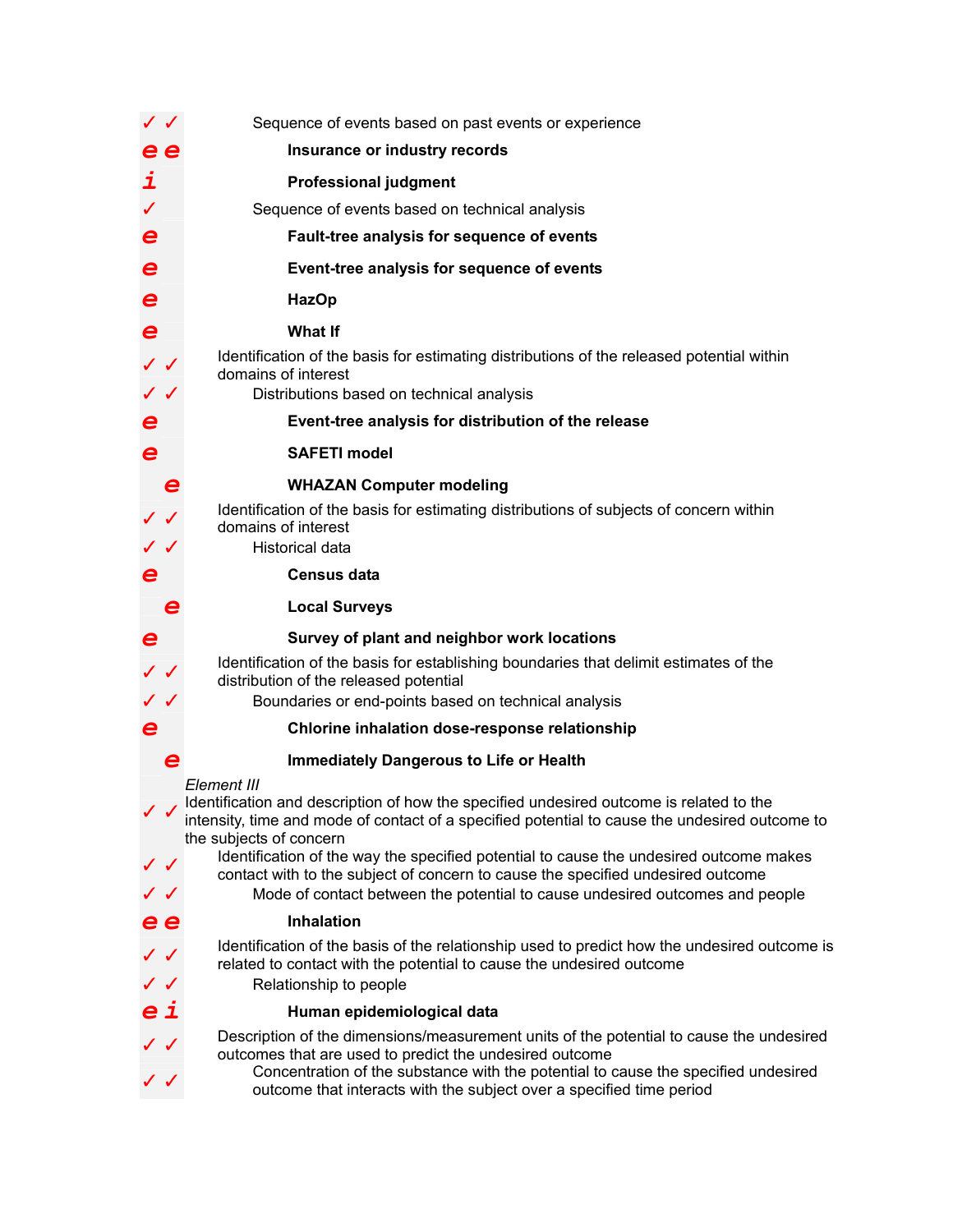# *e* **Actual dose response relationship for inhalation of chlorine**

## *e* **ppm over an unspecified period of time**

 Description of the dimensions/measurement units used to express the undesired outcome response

 Number of the undesired outcome events experienced by the specified population of subjects

### *e* **Number of deaths**

 Frequency of the undesired outcome events experienced by the specified population of subjects

### *e* **Frequency of deaths**

✓ ✓ likelihood of a specified effect and describing the quality of such estimates. Part B: *Element IV*  Consists of two parts: Part A: Identification of the methods for estimating and expressing the Identification of the basis for comparing derived estimates of likelihood to specified guidelines and describing the dependence of these estimates on explicitly specified assumptions ✓ ✓ Identification of the basis of estimating the likelihood that specified undesired effects will occur, that is, that a specified undesired outcome of a specified magnitude for a specified subject of concern will occur ✓ ✓ Quantitative methods of estimating likelihood *e* **Quantitative event-tree analysis for estimating likelihood**  *e* **Quantitative fault-tree analysis for estimating likelihood**  *e* **SAFETI model**  Semi-quantitative methods of estimating likelihood *i* **Specific semi-quantitative method of estimating likelihood**  Methods of estimating likelihood based on historical data *e* **Method of estimating likelihood based on extrapolation of historical data**  Identification of the method of expressing the likelihood that specified undesired effects will occur, that is, that a specified undesired outcome of a specified magnitude for a specified subject of concern will occur Quantitative expressions *e* **Frequency**  *e* **Probability of a specified sequence of events resulting in a specified undesired effect in a specified time period**  *i* **Probability of a specified undesired effect if a specified sequence of events occurs**  *e* **Probability of a specified undesired effect in a specified time period**  Identification of the undesired outcome of a specified magnitude for a specified subject of concern for which the likelihood is being estimated Specified member of the population of concern that experiences a specified undesired outcome *e* **Average member of the population of concern**  *e* **Average member of a specified cohort of the population of concern Member closest to the release of the potential** *e* **Member at a specified location**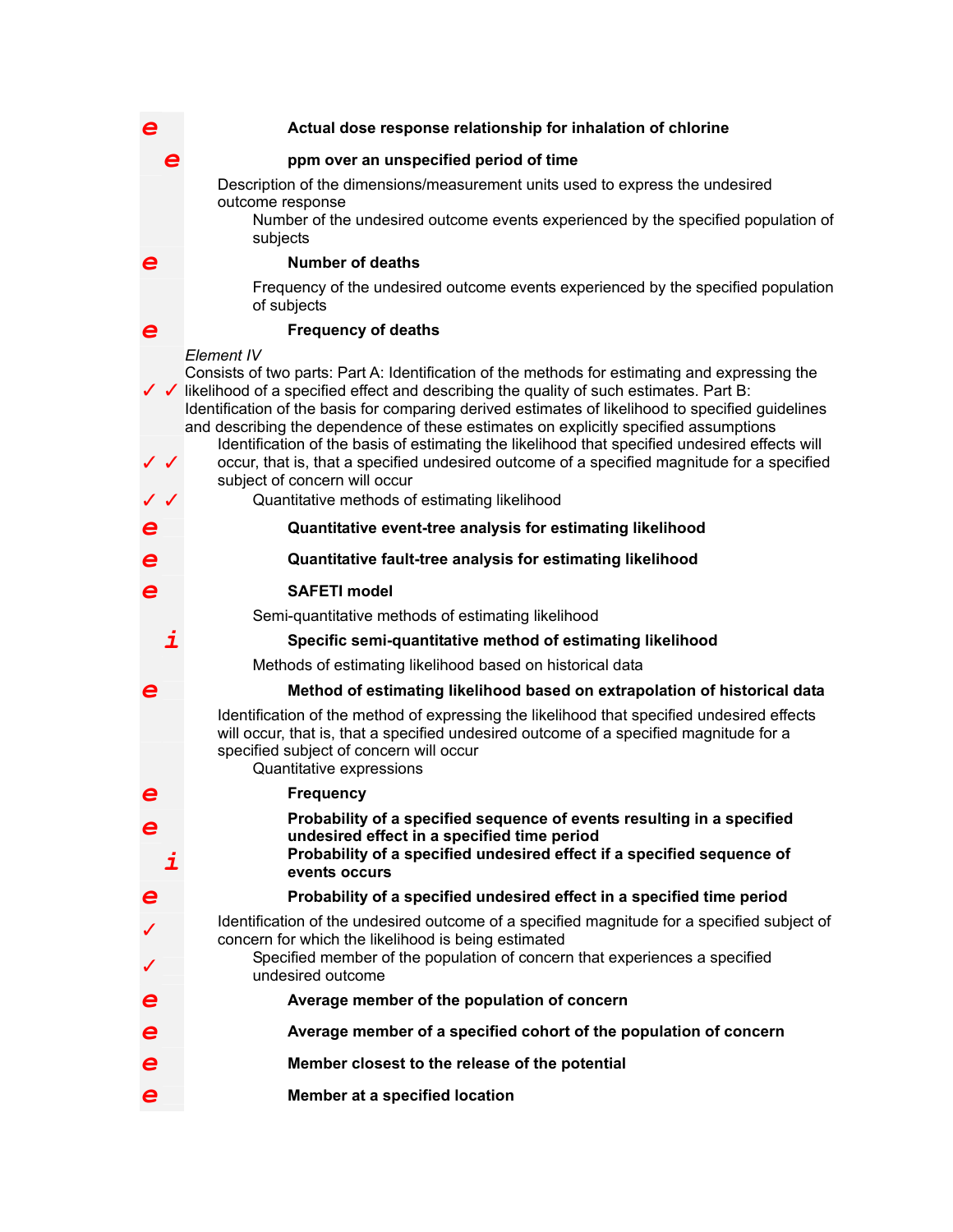|                               | Specification of a group of N or more subjects of the population of concern that<br>experiences a specified undesired outcome simultaneously                                                                                                                    |
|-------------------------------|-----------------------------------------------------------------------------------------------------------------------------------------------------------------------------------------------------------------------------------------------------------------|
| $\boldsymbol{e}$              | N or more specified members of the population of concern                                                                                                                                                                                                        |
| $\checkmark$                  | Specification of the undesired outcome resulting from the presence at specified<br>location(s) of the specified potential at concentrations/intensities over time that<br>would be sufficient to cause the undesired outcome for specified subjects of concern  |
| $\boldsymbol{\epsilon}$       | Death to residents                                                                                                                                                                                                                                              |
|                               | Identification of description of the quality/uncertainty of estimates of likelihood<br>Characterization of estimate                                                                                                                                             |
| e                             | <b>Best estimate</b>                                                                                                                                                                                                                                            |
|                               | Identification of the approach used to compare the estimates of likelihood with relevant<br>standards and guidelines<br>Type of standard or guideline                                                                                                           |
| e                             | <b>Business</b>                                                                                                                                                                                                                                                 |
|                               | Identification of the metrics or other information needed for comparisons of estimated<br>likelihood against standards or guidelines                                                                                                                            |
|                               | Comparison metrics                                                                                                                                                                                                                                              |
| e                             | The likelihood of a specified undesired outcome for any member in a<br>population of the subjects of concern resulting from a specified series of<br>events                                                                                                     |
| e                             | The likelihood of a specified undesired outcome for any member in a<br>population of the subjects of concern resulting from a specified series of<br>events if the facility employed all practicable measures to reduce the<br>likelihood and magnitude (ALARP) |
| e                             | Plots of the frequency per year of sequences of events (accidents)<br>resulting in N or more fatalities to people as a function of the number of<br>fatalities                                                                                                  |
| e                             | An estimate of the average number of fatalities per unit time in a                                                                                                                                                                                              |
|                               | population of subjects of concern<br>Contours of areas within which the likelihood of a subject experiencing a                                                                                                                                                  |
| e                             | specified undesired outcome is greater than an estimated level<br>An assessment of the adequacy of measures for preventing or containing                                                                                                                        |
| e                             | releases using methodology and specifications for adequacy, using<br>measures of prevention and containment defined in the law, guideline, or<br>standard that is the basis of the comparison                                                                   |
| $\boldsymbol{\boldsymbol{e}}$ | <b>Comparison of new to existing facility</b>                                                                                                                                                                                                                   |
| $\checkmark$                  | Identification of specified alternative assumptions on the estimates of likelihood<br>Alternative assumptions                                                                                                                                                   |
| e                             | <b>Consideration of sheltering in place</b>                                                                                                                                                                                                                     |

Application of the CARAT System

Most comparisons using CARAT will focus on comparing various laws and regulations, definitions or specific risk assessments. But the system is much more powerful, especially to corporate users. Companies can put specific standards, guidelines, risk assessments, or other risk-related applications into the system and use the comparison feature to determine where the specific input may be at variance with the legal system in the country. For a company like NOVA with facilities in several countries, a comparison of the risk assessment standard to the laws and regulations in the various countries can verify that the standard